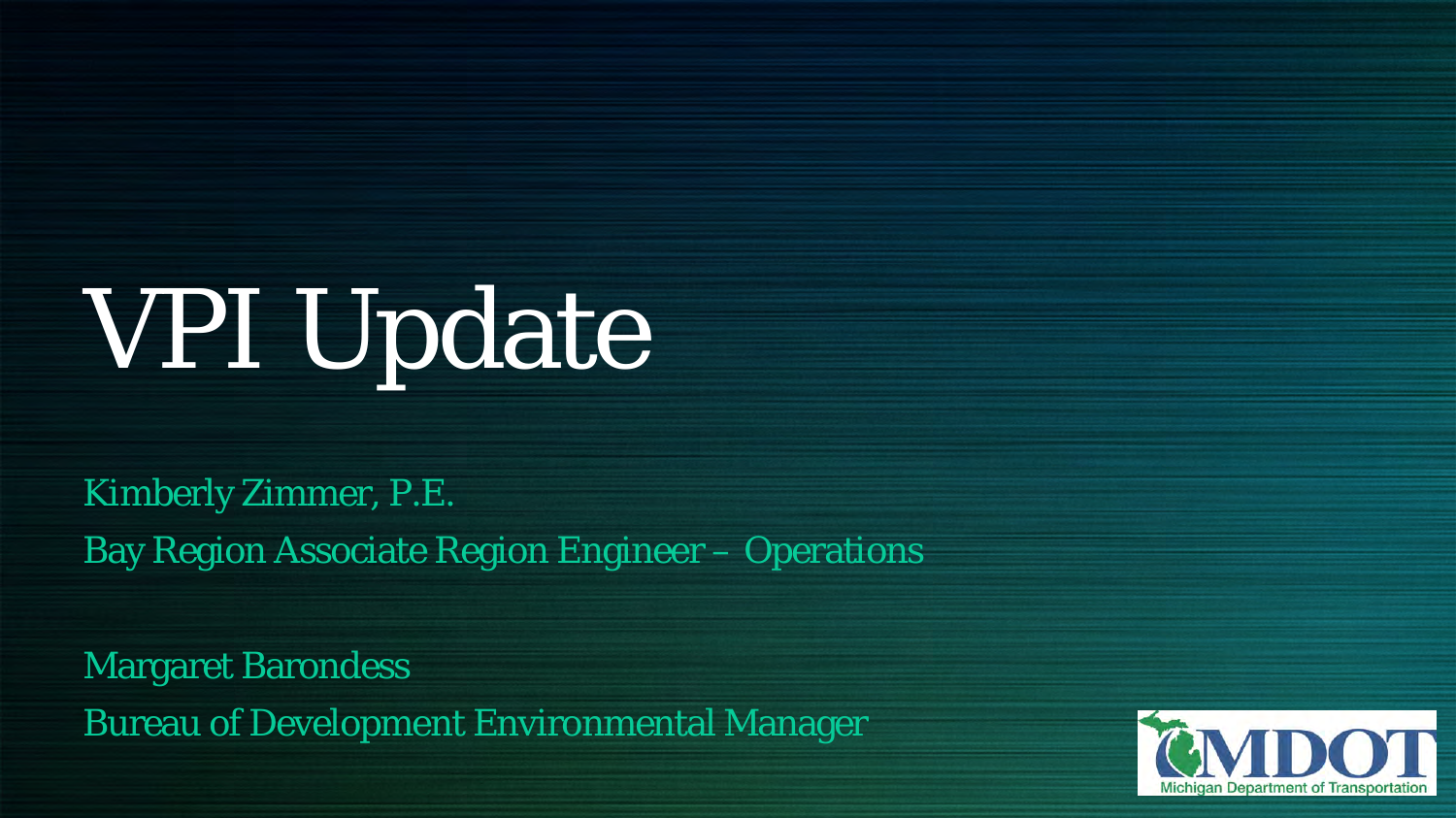#### Discussion Points

- What is Virtual Public Involvement?
- MDOT's VPI Efforts
- Accomplishments
- What's Next? VPI Future

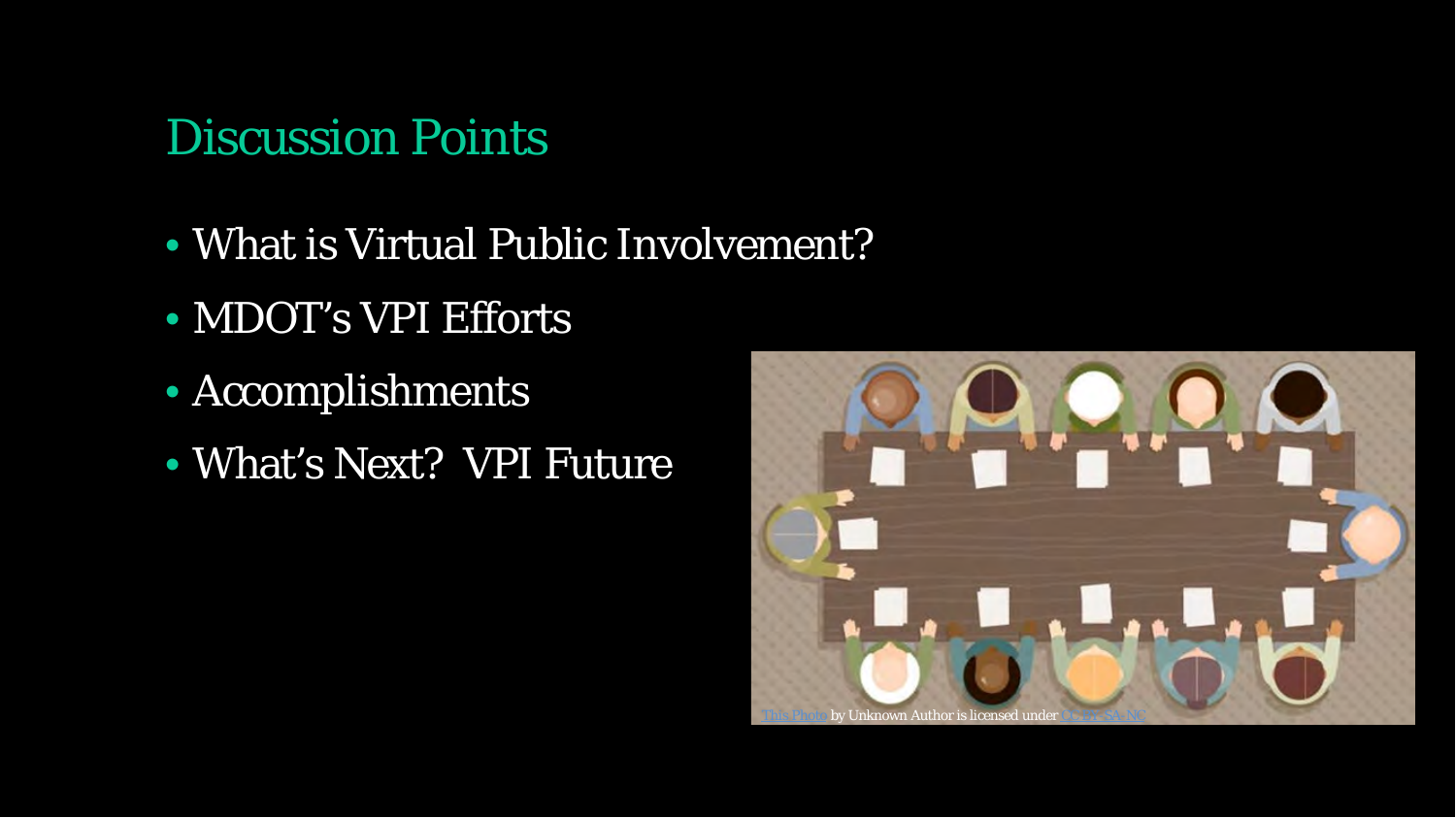#### Virtual Public Involvement (VPI)

- Virtual Public Involvement is the use of digital technologies to engage individuals or to visualize projects and plans.
	- Expand our reach
	- Increase participation, convenience, transparency and access
	- Decrease costs, staff time and project delays
	- Methods/tools to supplement traditional outreach (in person meetings)



Image Courtesy: MDOT

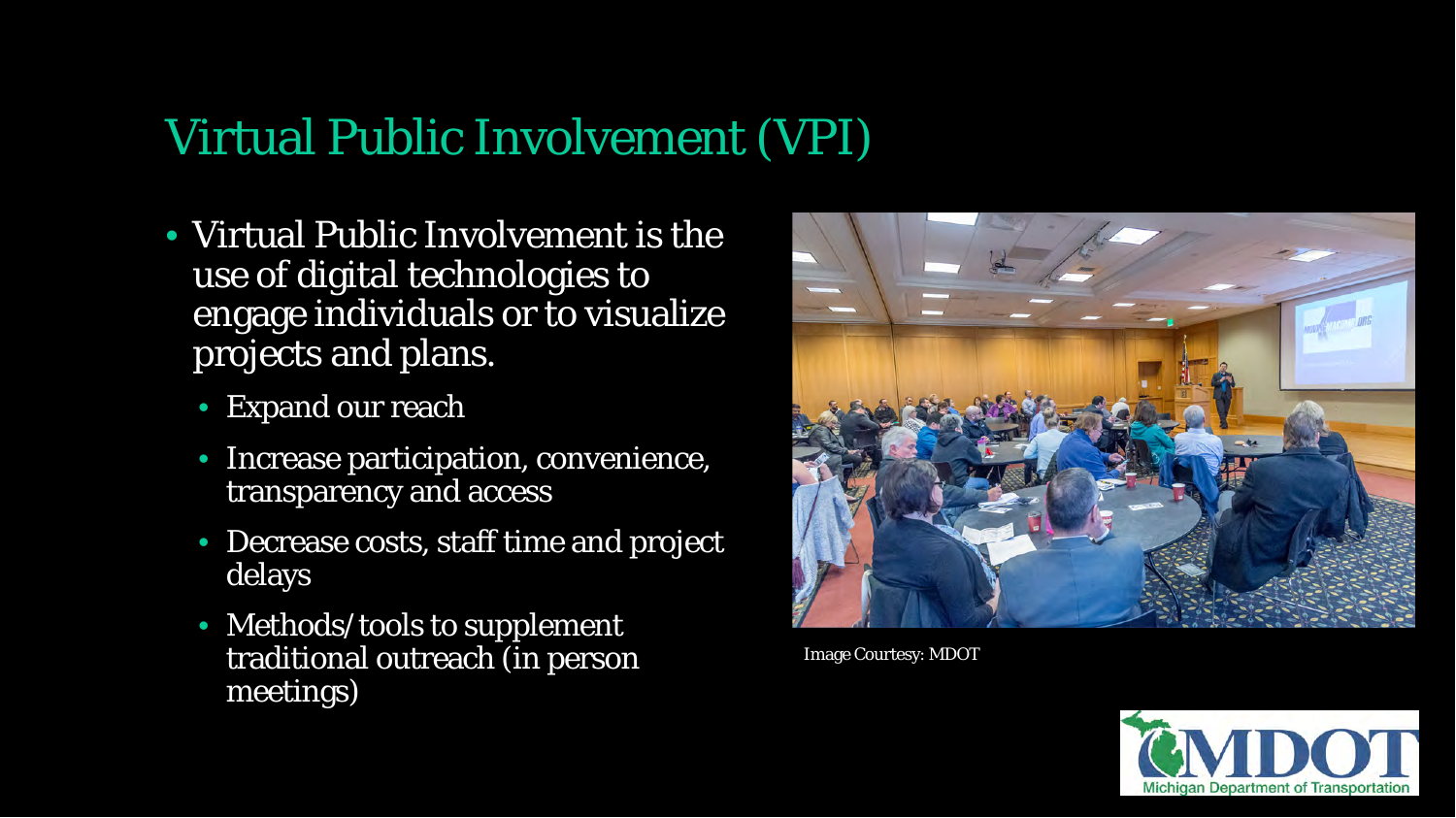#### Virtual Public Involvement (VPI)

#### Virtual public involvement tools considered:

- Mobile Applications
- Project Visualizations
- Do-It-Yourself Videos
- Crowdsourcing Tools
- Virtual Town Halls
- Mapping Tools
- All-in-One Tools
- Digital Tools to Enhance In-Person Events



Image Courtesy: FHWA

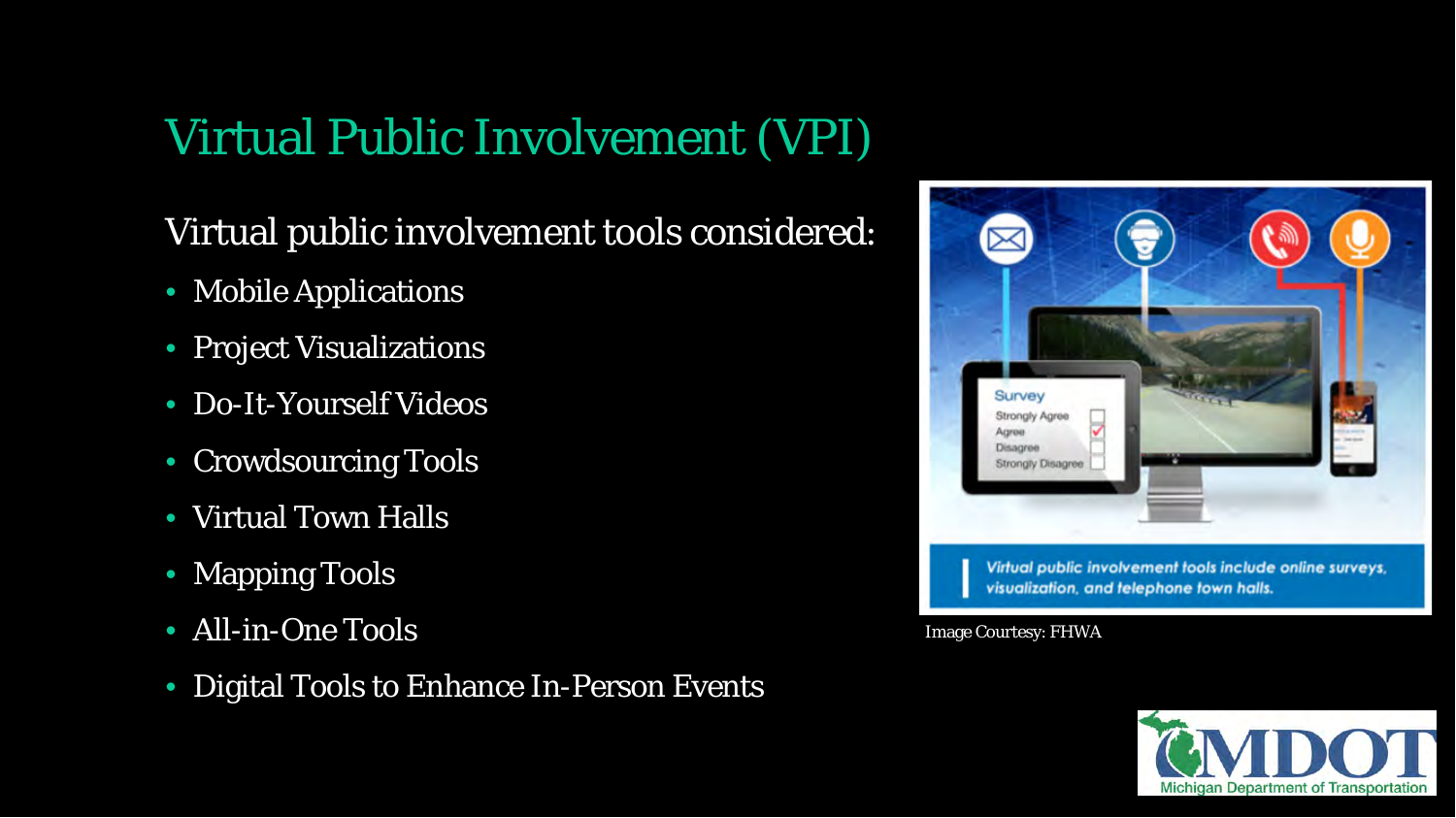#### MDOT's Virtual Public Involvement (VPI) Background

- EDC-5 Regional Summit
	- October 2018
	- VPI 1 of 5 of the innovations discussed
	- Pilot VPI in Michigan with future goal to institutionalize
		- Development, Demonstration, Assessment Stages
		- MDOT & City of Ann Arbor
	- Initiative Champions:
		- Kimberly Zimmer MDOT
		- Ruth Hepfer FHWA



[This Photo](http://www.devpolicy.org/innovation-in-the-australian-aid-program-part-one-some-concepts-20140805/) by Unknown Author is licensed under [CC BY-SA-NC](https://creativecommons.org/licenses/by-nc-sa/3.0/)

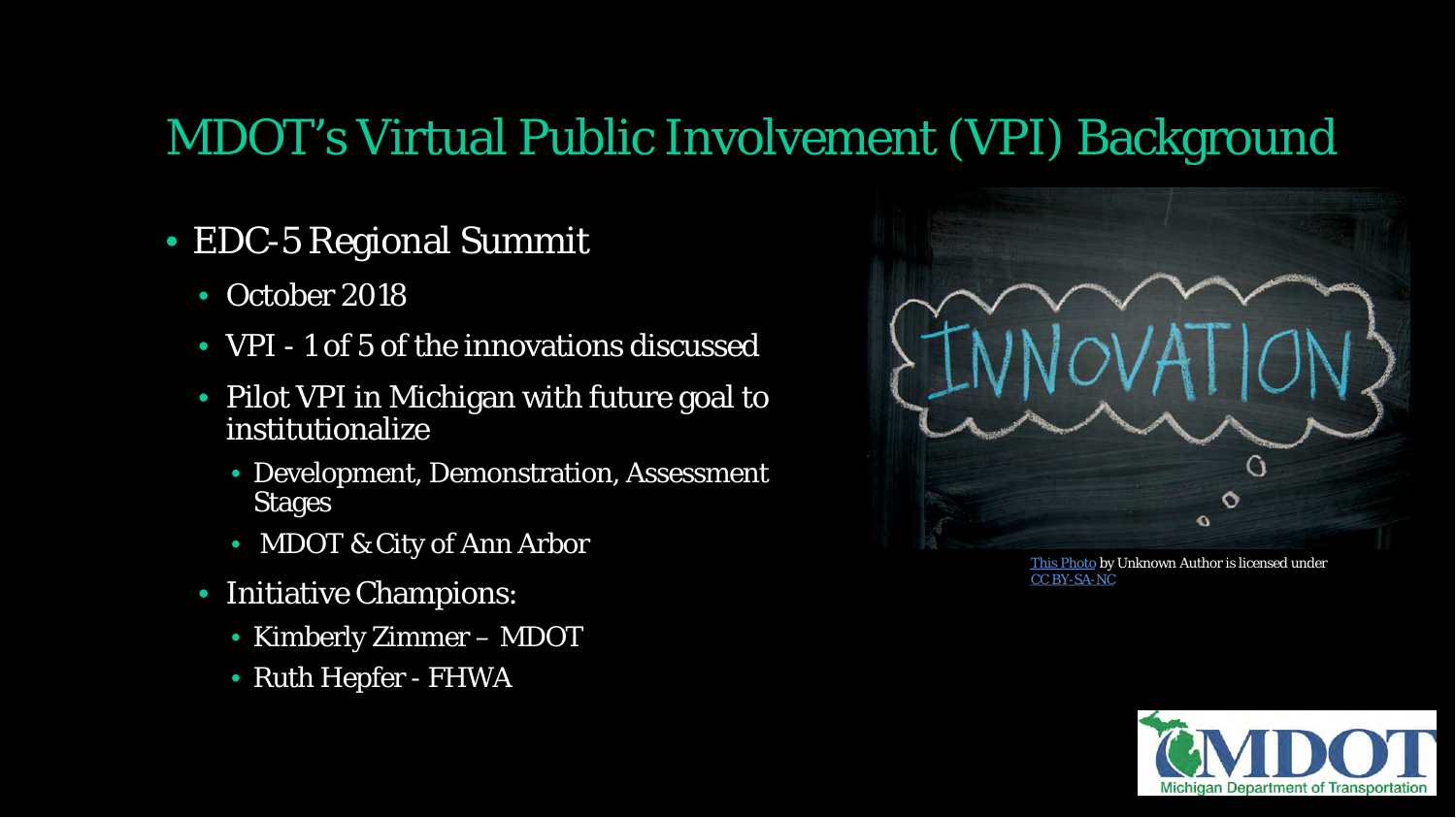### MDOT's Virtual Public Involvement (VPI) Background

- MDOT Pilot Projects:
	- I-94 Ann Arbor/Saline to US-23 Feasibility Study
	- M-28 Reconstruction, city of Munising, Alger County
	- US-12 PEL Study from Campus Martius to I-96, city of Detroit, Wayne County
	- US-131/I-96 Planning and Environmental Linkages (PEL) Study, city of Grand Rapids, Kent County
	- MDOT State Long Range Plan
- City of Ann Arbor Pilot Projects:
	- Nixon Road Corridor Design Project
	- Ann Arbor Quite Zone Study
- Projects with different characteristics, demographics and site conditions (urban, rural, commuters, tourists, accessibility to technology, multi-modal, end users) were selected.
- All the projects are at different stages and piloting different tools

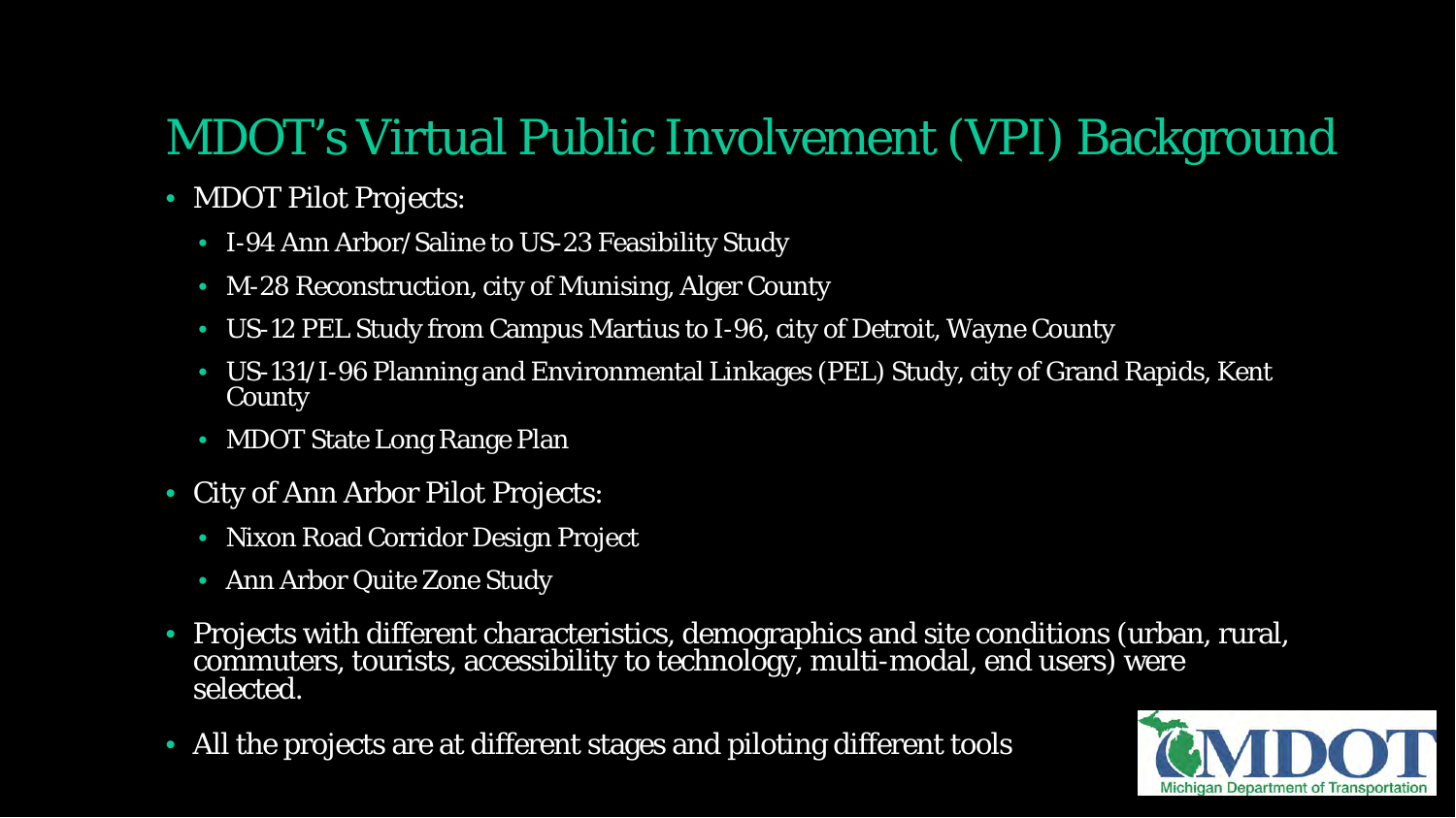## Accomplishments

- FHWA STIC Grant was awarded to MDOT
	- Capture best practices & lessons learned
	- Develop informational brochure
	- Moving to institutionalize VPI
- HNTB selected consultant for the grant work
- Continuing VPI initiatives with  $EDC 6$
- Final Poster & Brochure ready for deployment to stakeholders

<https://spark.adobe.com/page/cv2xzzLDLaWAG/>

- National Recognition
	- Volpe Center Case Studies
	- FHWA Newsletter
	- AASHTO Knowledge Session
	- MAASTO Conference August 2021

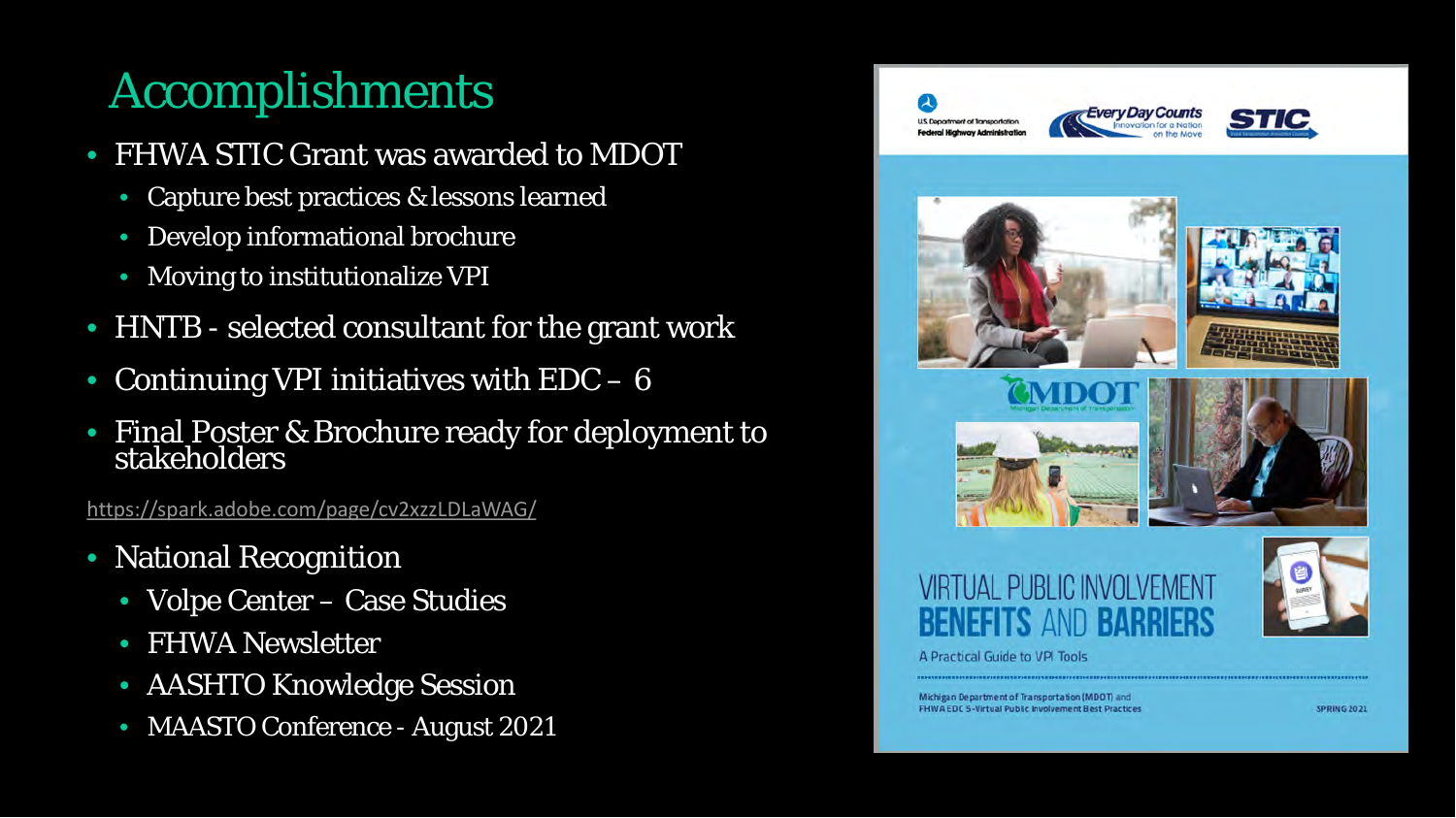#### What's Next? VPI Future

- Pandemic response
- Here to stay but how to manage and coordinate increased engagement and more comments?
- Proposed all-in-one on-line platform similar to Iowa DOT Public Involvement Management Application (PIMA)
- On-going discussions about roles and responsibilities